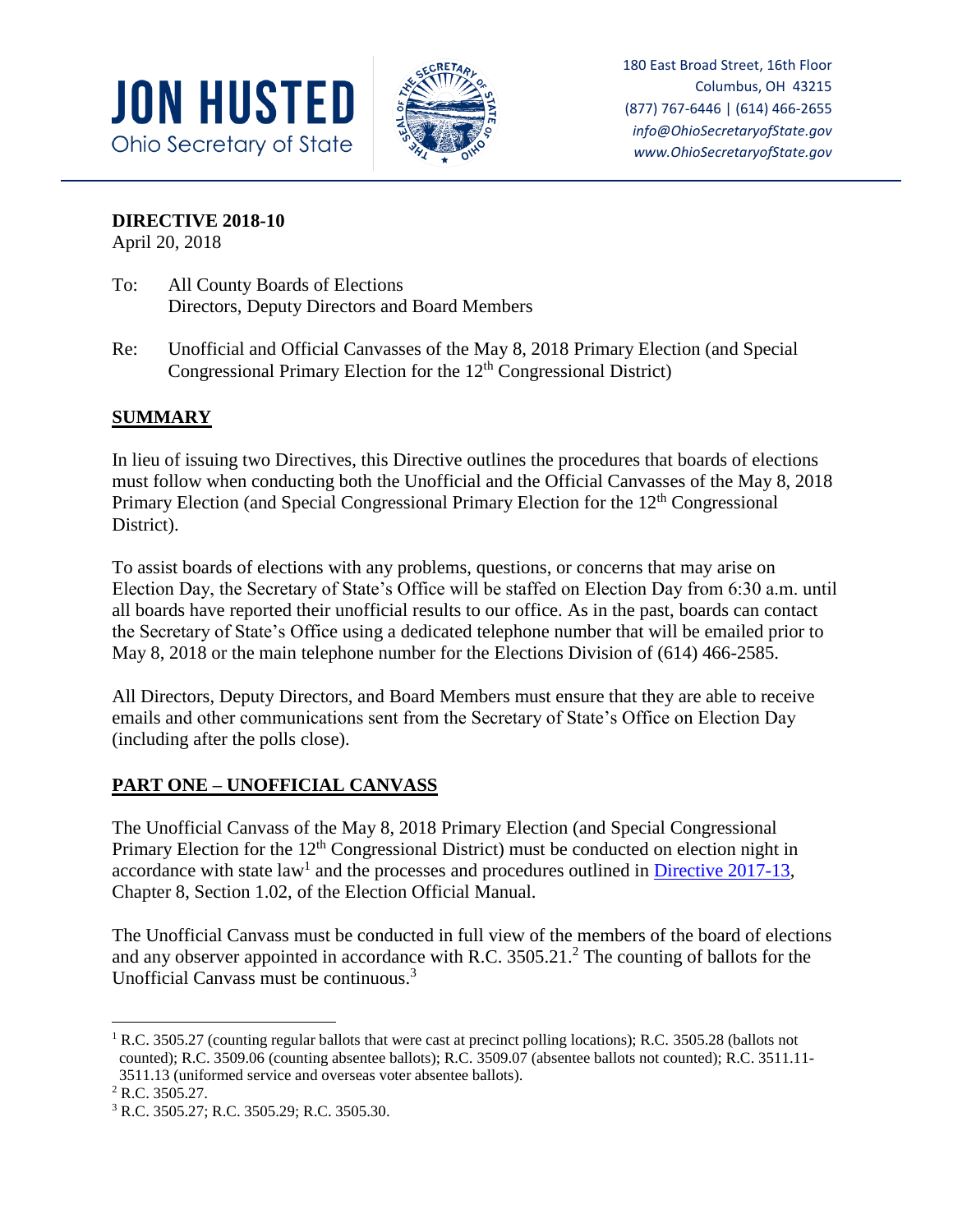# **PERIODIC REPORTING REQUIREMENTS FOR ELECTION NIGHT**

State law requires that all boards of elections provide regular periodic election results for specified contests to the Secretary of State's Office.<sup>4</sup>All counties must use the Secretary of State's County Submission System (CSS) to provide summary results on the statewide issue and all candidates for contests that appear on the county's ballot except candidates for the office of member of county central committee to fulfill this statutory requirement.

Although all counties will have access to hand-key the results at the time frames below, the upload feature must be the primary method of submitting results, allowing the board to more efficiently and accurately transmit results. Prior to Election Day, you will receive a shipment of media devices for use during mock elections and on election night to ensure the security of your central tabulating system.

**Note:** Each county board of elections must use its SOS computer workstation to upload results into the CSS.

As in the past, unofficial election results provided to the Secretary of State's Office will be summary only, rather than precinct-level. Precinct-level results will be uploaded for the official canvass.

#### **A. Reporting Absentee Ballot Results**

Each board must log in to the CSS at 7:30 p.m. and upload vote totals for absentee ballots by 7:45 p.m. unless the voting system is technologically unable to do so. If necessary, partial absentee results may be uploaded by the county (e.g., for GEMS users who were unable to scan all absentee ballots prior to starting the central tabulation of precinct cards). If you upload partial absentee results at 7:45 p.m., you must ensure that you do not double report the initial upload. Contact your voting system vendor if you need assistance.

You must enter zero (0) precincts reporting since the results do not include any results from Election Day precincts.

Remember, you may begin "processing," which includes "scanning," absentee ballots beginning 19 days before the election. You may not, however, "tabulate" any absentee ballot prior to 7:30 p.m. on Election Day.<sup>5</sup>

 $\overline{\phantom{a}}$ 

 $4$  R.C. 3505.27(C).

<sup>&</sup>lt;sup>5</sup> Se[e Chapter 5, Section 1.06, of the Election Official Manual](https://www.sos.state.oh.us/globalassets/elections/directives/2017/dir2017-02_eom-ch-05.pdf) for additional guidance on processing absentee ballots prior to Election Day.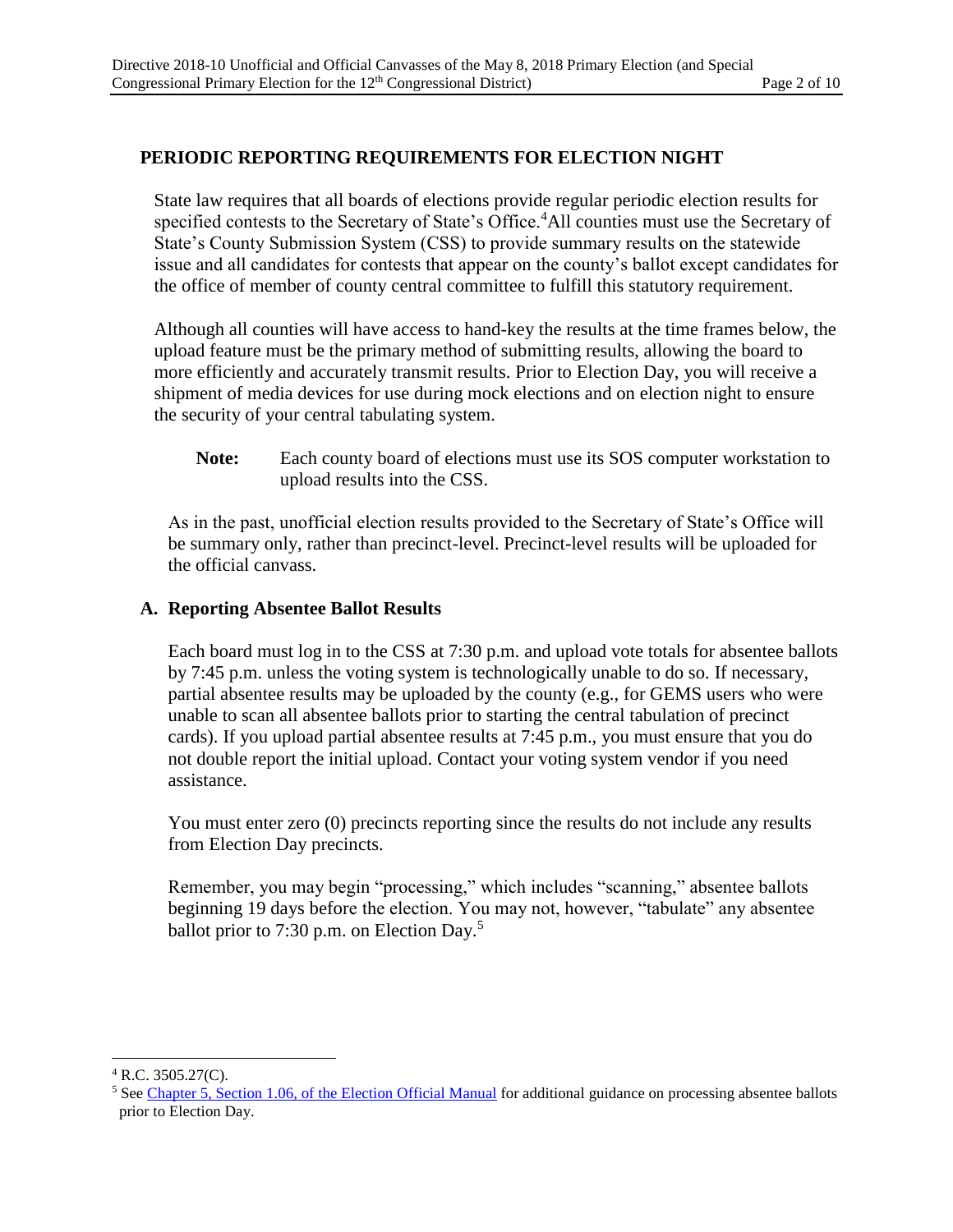#### **B. Maximum Time Between Reports**

**Once the first Election Day precinct has reported, you must begin uploading summary election results.** Do not wait until you have some arbitrary, minimum number of precincts to report together. After you have uploaded your first summary election results, you must report on the following time-increment assigned to your county:

#### **"Quarter-Hour" Counties**

*"Quarter-Hour" Counties (assigned to Valerie Bunting) are: Allen, Butler, Clark, Clermont, Cuyahoga, Delaware, Fairfield, Franklin, Greene, Hamilton, Lake, Licking, Lorain, Lucas, Mahoning, Medina, Montgomery, Portage, Stark, Summit, Trumbull, Warren, and Wood.*

"Quarter-hour" counties must report at each quarter hour (e.g., 7:45 p.m., 8:00 p.m., 8:15 p.m., 8:30 p.m., 8:45 p.m., etc.), beginning with the quarter hour that follows the upload of the board's first summary election results, and continuing until all precincts have reported.

If, as you approach full reporting, one or more precincts have not reported, and it has been more than 30 minutes since your last report, you must notify Valerie Bunting. Once you have 100% precincts reporting, do not delay entering final vote tallies into the Election Night Reporting System (ENR). You do not have to wait until your designated reporting time (noted above) when reporting final results.

#### **"Half-Hour" Counties**

*"Half-Hour" counties (assigned to Kathy Malott) are: Ashtabula, Athens, Columbiana, Erie, Geauga, Hancock, Jefferson, Knox, Lawrence, Marion, Miami, Muskingum, Richland, Ross, Sandusky, Scioto, Tuscarawas, Washington, and Wayne.*

"Half-hour" counties must report at each half-hour (e.g., 8:00 p.m., 8:30 p.m., 9:00 p.m., etc.), beginning at 8:00 p.m., the first half-hour that follows the upload of the board's absentee summary election results at 7:45 p.m., then on every half hour after and continuing until all precincts have reported.

If, as you approach full reporting, one or more precincts have not reported, and it has been more than 60 minutes since your last report, you must notify Kathy Malott. Once you have 100% precincts reporting, do not delay entering final vote tallies into the ENR system. You do not have to wait until your designated reporting time (noted above) when reporting final results.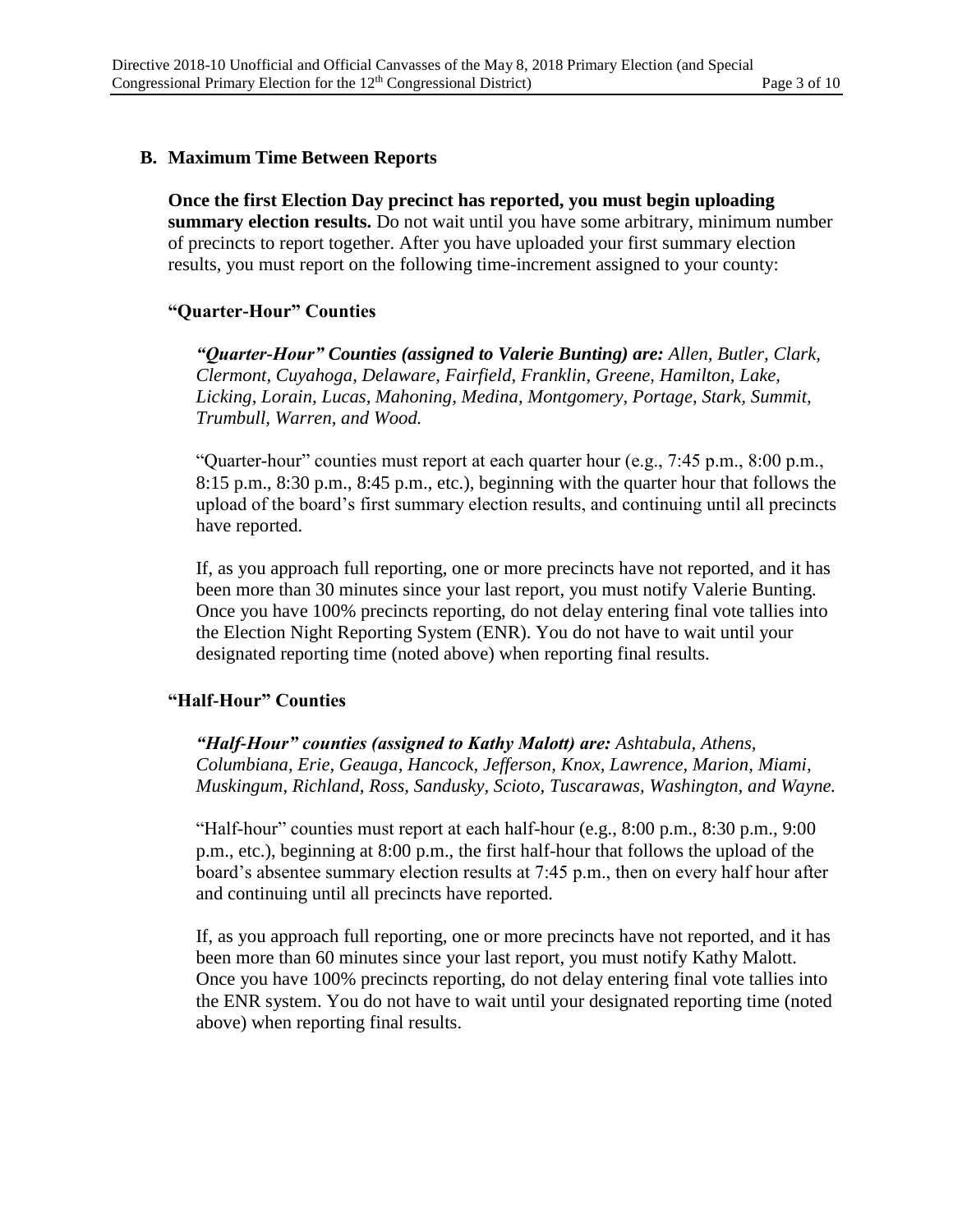# **"Hourly" Counties**

*"Top-of-the-hour" counties (e.g., 8:00 p.m., 9:00 p.m., etc.) (assigned to Pat Currie) are: Ashland, Auglaize, Belmont, Brown, Champaign, Clinton, Crawford, Darke, Defiance, Fulton, Guernsey, Highland, Huron, Logan, Mercer, Morrow, Ottawa, Pickaway, Preble, Seneca, Shelby, Union, and Williams.*

*"Bottom-of-the-hour" counties (e.g., 8:00 p.m., 8:30 p.m., 9:30 p.m., etc.) (assigned to Robin Fields) are: Adams, Carroll, Coshocton, Fayette, Gallia, Hardin, Harrison, Henry, Hocking, Holmes, Jackson, Madison, Meigs, Monroe, Morgan, Noble, Paulding, Perry, Pike, Putnam, Van Wert, Vinton, and Wyandot.*

#### **Note: "Bottom-of-the-hour" counties will report once at the "Top-of-the-hour" at 8:00 p.m. and then at the bottom hour as noted above**

"Hourly" counties must report summary election results at the top *or* bottom of every hour, continuing until all precincts have reported. If you report more frequently, you must still report on the hour.

If, as you approach full reporting, one or more precincts have not reported, and it has been more than 60 minutes since your last report, you must notify the assigned Secretary of State contact noted above. Once you have 100% precincts reporting, do not delay entering final vote tallies into the ENR system. You do not have to wait until your designated reporting time (noted above) when reporting final results.

Contact information for Secretary of State personnel will be provided under separate cover prior to Election Day.

#### **C. Supplemental Statistics**

You must provide "supplemental statistics" when you report your last precinct or shortly thereafter. **Do not delay reporting vote totals only because the supplemental statistics are not yet available**; upload the election results, then return when the supplemental statistics are complete.

The supplemental statistics you are required to report are:

- Counted Ballots
	- Total number of regular ballots counted from Election Day precincts (include ballots cast on paper, when applicable, and DREs, when applicable, but do not include absentee).
	- Total number of non-UOCAVA absentee ballots counted.
	- Total number of UOCAVA absentee ballots counted.
	- Total number of absentee ballots counted.
	- Total regular and absentee ballots counted.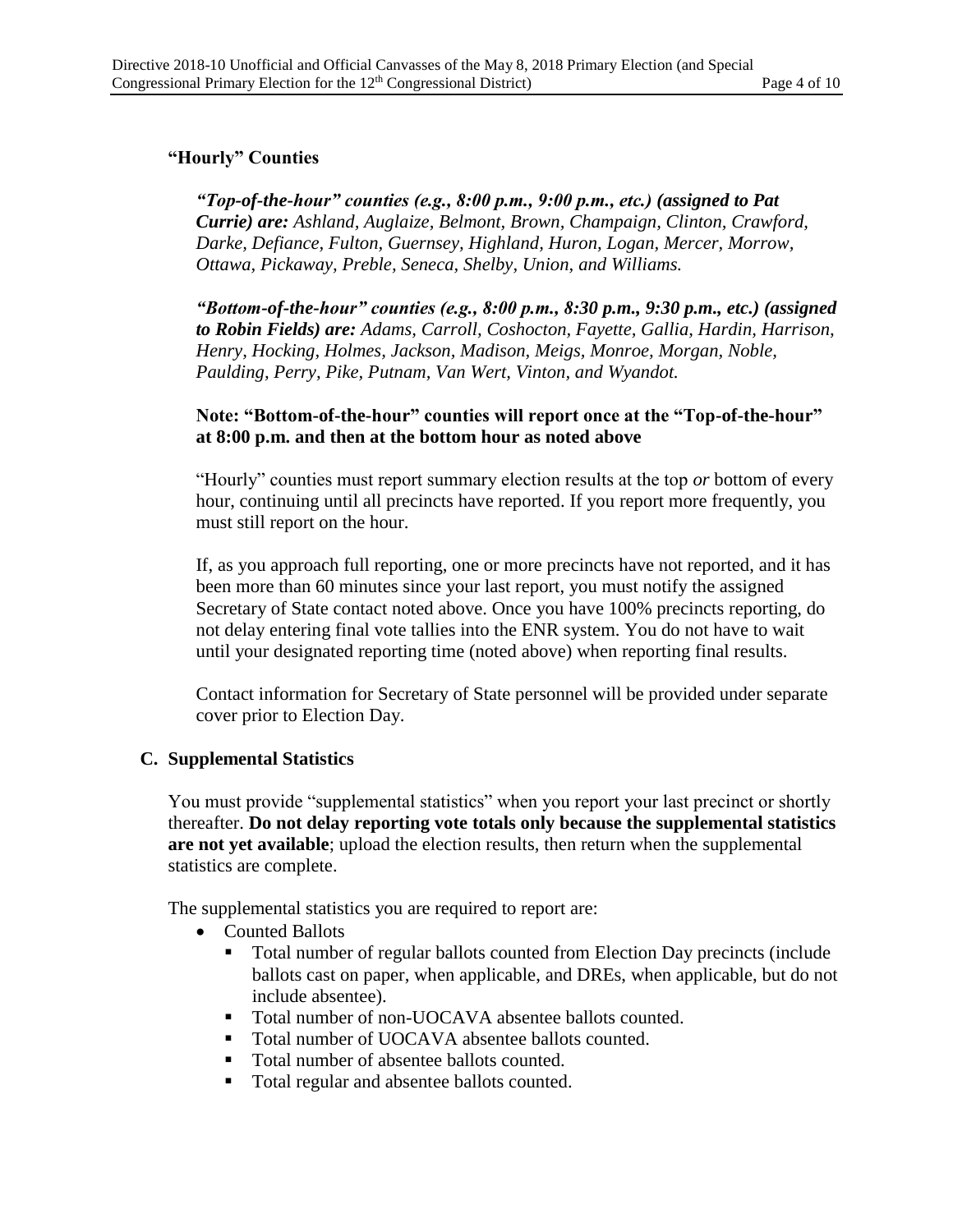- Outstanding Ballots (ballots issued but not yet counted)
	- Total number of outstanding non-UOCAVA absentee ballots issued by the board, but not returned.
	- Total number of outstanding UOCAVA absentee ballots issued by the board, but not returned.
	- Total number of outstanding absentee ballots (issued by BOE but not returned by close of polls).
	- Total number of provisional ballots issued on Election Day.
	- Total number of provisional ballots issued before Election Day, but after close of registration at the board office.
	- Total number of provisional ballots issued at the polls or the board office.

### **SUMMARY AND FINAL REPORTS**

Boards of elections must follow the processes and procedures outlined in Chapter 8, Section 1.02, of the Election Official Manual for reporting summary results and submitting final summary reports in even-numbered year elections.

The required reports and forms (listed below) for the Unofficial Canvass and the instructions and deadline for submission will be provided to boards of elections under separate cover via email before Election Day:

- 1. Unofficial Vote Total Summary Report;
- 2. Write-In Report (when applicable);
- 3. Most Populous Report(s) (when applicable); and
- 4. Signature Form.

When reporting write-in votes for the unofficial canvass of this election in a contest that includes only an eligible write-in candidate, it is acceptable for a board to verify and report that the eligible write-in candidate has received enough votes to be nominated for the office being sought<sup>6</sup> (e.g., an eligible write-in candidate for state representative or state senator needs 50 votes to be nominated as a party's candidate for the office) along with providing the write-in vote totals for that contest that have been recorded by the county's voting system.

All final summary reports must be transmitted to the Elections Division via email to Allison Scott using an email address that will be provided under separate cover.

On election night, once the board's Unofficial Vote Total Summary Report has been received, reviewed and compared to the results uploaded into the CSS, the Director will be contacted by its assigned Elections Staff.

 $\overline{\phantom{a}}$  $6$  R.C.3513.23(B).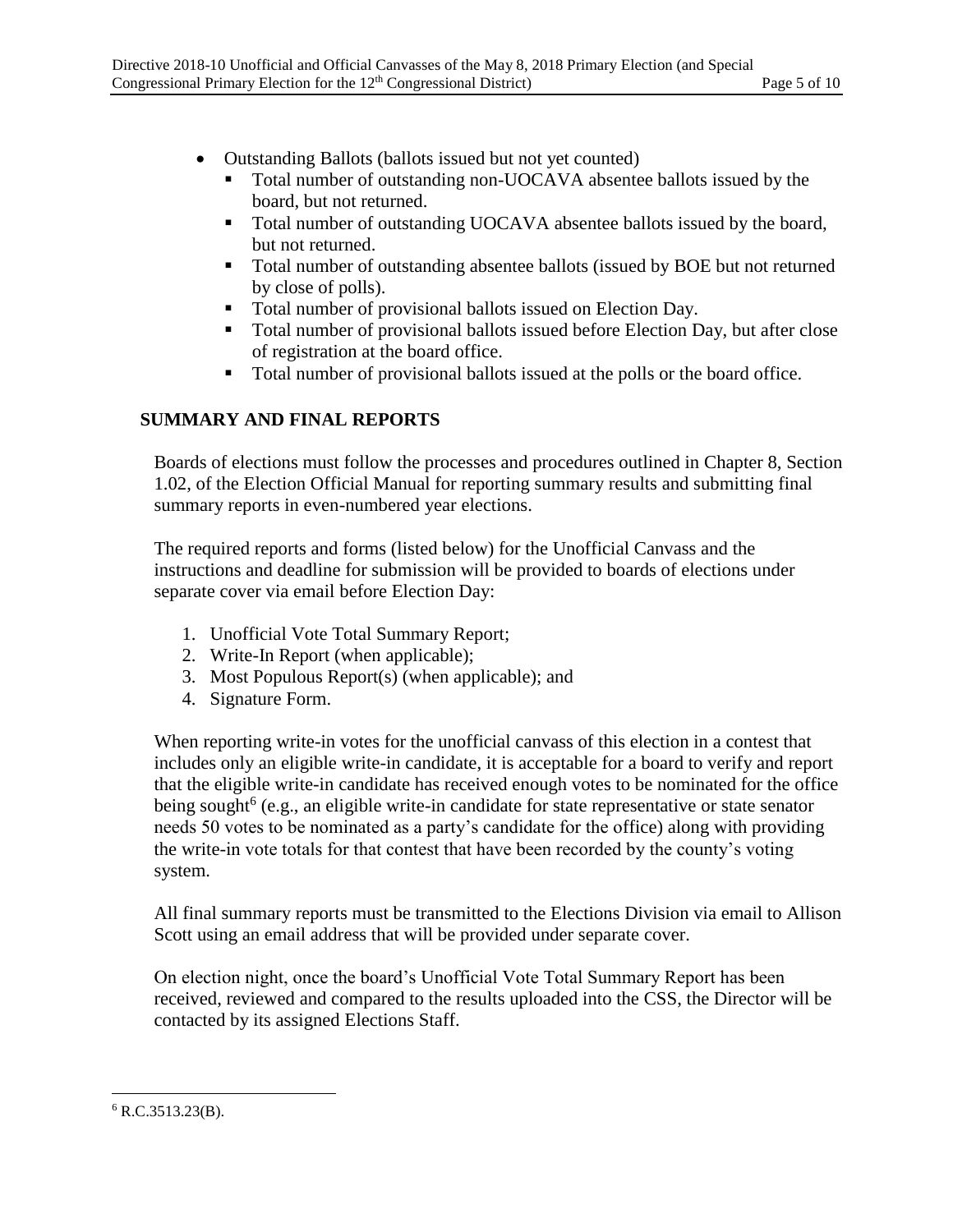The Director must not leave the office until contacted via phone by the assigned Secretary of State Elections Staff who will confirm that the board's report has been received and reviewed to ensure the results match.

# **PART TWO – OFFICIAL CANVASS**

# **I. TIMELINE FOR OFFICIAL CERTIFICATION**

Boards of elections must begin and complete the Official Canvass of the May 8, 2018 Primary Election (and Special Congressional Primary Election for the 12<sup>th</sup> Congressional District) no earlier than the  $11<sup>th</sup>$  day after the election (Saturday, May 19, 2018) and must begin no later than the  $15<sup>th</sup>$  day after the election (Wednesday, May 23, 2018). Each board must complete its official canvass and certify no later than the  $21<sup>st</sup>$  day after the election (Tuesday, May 29, 2018).<sup>7</sup>

### **II. PERMISSIBLE PRE-CANVASS ACTIVITY**

Each board of elections must follow the instructions for pre-canvass activity that are outlined in [Chapter 8, Section 1.03, of the Election Official Manual.](https://www.sos.state.oh.us/globalassets/elections/directives/2017/dir2017-13_eom_ch_08.pdf)

### **III. INSTRUCTIONS FOR OFFICIAL CANVASS**

Each board of elections must follow the processes and procedures for conducting the Official Canvass that are contained in [Chapter 8, Section 1.04, of the Election Official](https://www.sos.state.oh.us/globalassets/elections/directives/2017/dir2017-13_eom_ch_08.pdf) [Manual.](https://www.sos.state.oh.us/globalassets/elections/directives/2017/dir2017-13_eom_ch_08.pdf)

### **IV. FORMS FOR OFFICIAL CERTIFICATION**

Templates for reporting results to the Secretary of State's Office, and, in some instances, to other boards of elections or public agencies will be forwarded under separate cover.

All certifications and reports must be signed by the appropriate board personnel before being submitted to the Secretary of State's Office, to another board of elections or to another public entity. The board may not authorize the use of digital or stamped signatures for these reports.

Each board of elections must submit the signature form, which will be provided under separate cover, for the purpose of certifying the Official Election Results including, the Supplemental Reports for Absentee Ballots and Provisional Ballots to the Secretary of State's Office.

 $\overline{\phantom{a}}$  $7$  R.C. 3513.22(A).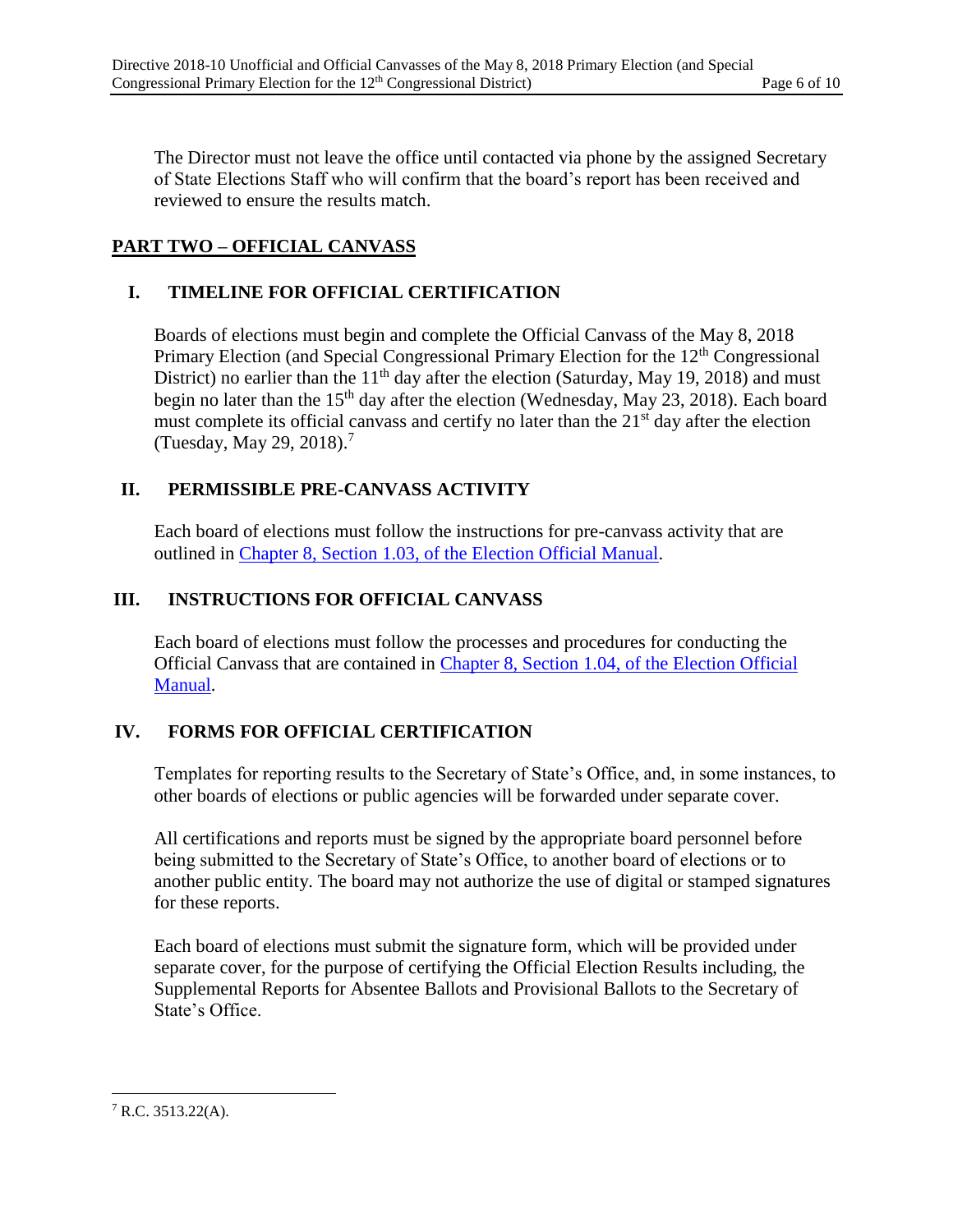#### **A. Certification of Official Results to the Secretary of State<sup>8</sup>**

- **1.** After a board has completed its official canvass, it must email the Secretary of State's Office and attach a copy of the official vote total summary report generated by the board's voting system. This report must be clearly labeled *"<County>'s Official Canvass*" and it must contain only vote totals for that county.
- **2.** The board of elections for the most populous county of any jurisdiction must generate a separate report from its voting system, create a report outside of its voting system, or use a reporting form that will be provided under separate cover for this purpose. This report must be clearly labeled *"<County's> Official Canvass – Most Populous County*." The report must include the total number of votes recorded for the office, question, or issues from each county in a multicounty jurisdiction and the sum total for all counties. The contest(s) for which a board is the most populous county must be marked to clearly identify it as a contest containing vote totals from other counties.

#### **B. Absentee and Provisional Ballot Supplemental Report**

State law requires the Secretary of State to publish a report on the number of absentee and provisional ballots cast and counted.<sup>9</sup> Each board of elections must provide this supplemental data for absentee and provisional ballots. The reporting forms will be sent under separate cover.

#### **C. Certificate of Results to Senate President**

Each board of elections must send to the President of the Senate a copy of the board's official election results for the statewide issue only. Official results for the President of the Senate must be sent to:

President of the Ohio Senate Ohio Statehouse 1 Capitol Square, 2nd Floor Columbus, Ohio 43215

#### **D. Certificate of Official Summary Results for Local Liquor Option Questions and Local Questions and Issues**

Each board of elections must send a completed copy of [Form No. 126-B](https://www.sos.state.oh.us/elections/elections-officials/forms-petitions/) to the Secretary of State's Office (via emails to [AScott@ohiosecretaryofstate.gov\)](mailto:AScott@ohiosecretaryofstate.gov) *and* a copy of the completed form to the Ohio Division of Liquor Control via email: [LiquorLicensingMailUnit@com.state.oh.us](mailto:LiquorLicensingMailUnit@com.state.oh.us) or by mailing to the following address:

 $\overline{a}$ 

<sup>8</sup> R.C. 3505.30.

 $9$  R.C. 3501.05(Y).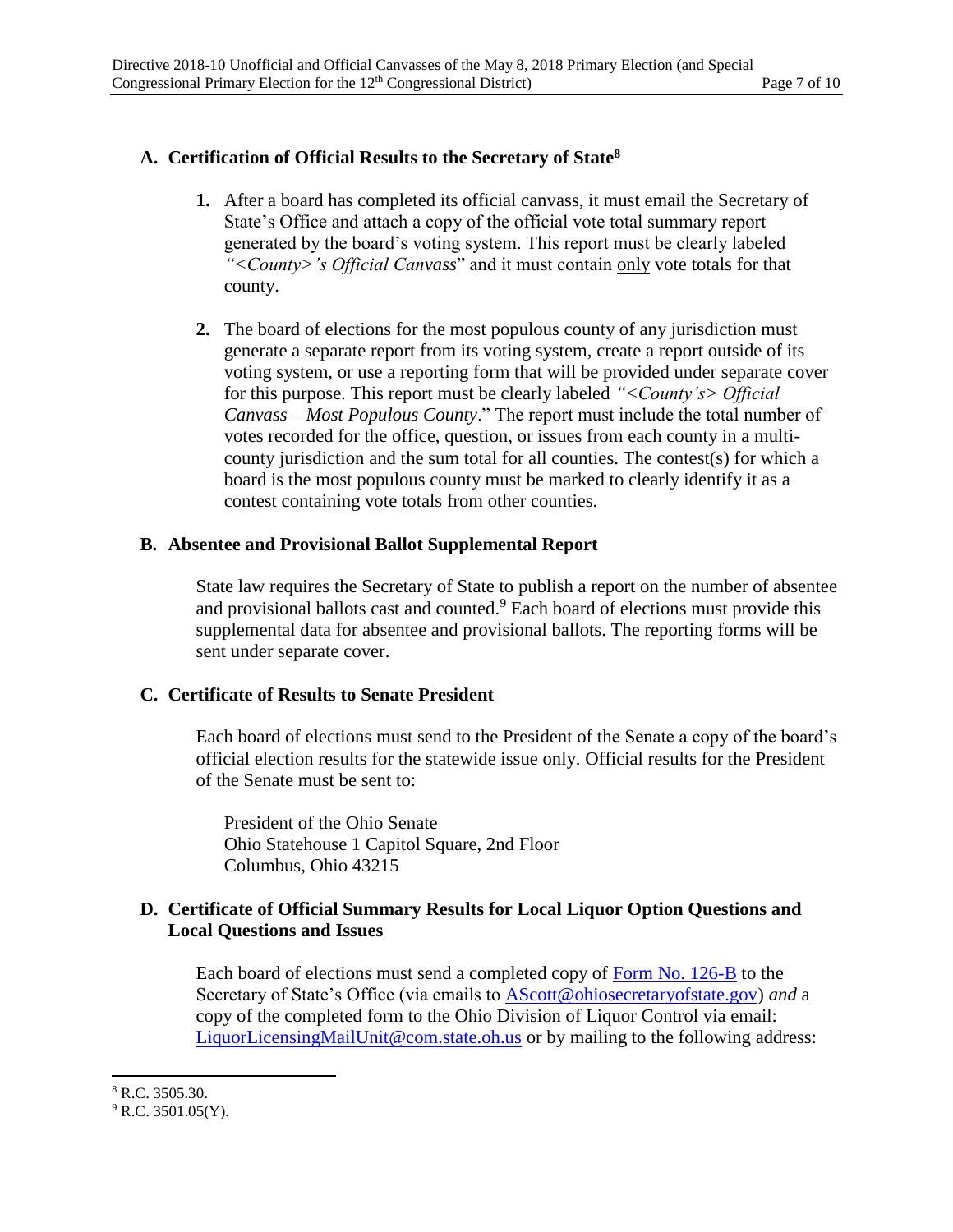Division of Liquor Control 6606 Tussing Road Reynoldsburg, OH 43068-9005

The board of elections (most-populous county only if it is multi-county issue) must certify the results of an election on tax levies and bond issues to the following offices and agencies:

- The county auditor of each county in which the election was held;
- The fiscal officer of the subdivision in which the election was held;
- The Tax Commissioner of the State of Ohio via email at: [DTE@tax.state.oh.us;](mailto:DTE@tax.state.oh.us) and
- The Secretary of State.

The board of elections of the most-populous county must certify the results of an election on a school district income tax on [Form 125-A](https://www.sos.state.oh.us/globalassets/elections/forms/125-a.pdf) to the following offices and agencies:

- The board of education that placed the issue on the ballot;
- The Tax Commissioner of the State of Ohio via email at [DTE@tax.state.oh.us;](mailto:DTE@tax.state.oh.us) and
- The Secretary of State.

#### **E. Electronic Precinct-Level Official Results File of Votes and Turnout By Party By Precinct File**

Each board of elections must upload an electronic precinct-level results file of votes that includes the statewide issue and all candidates for contests that appear on the county's ballot except candidates for the office of member of county central committee to the Secretary of State on Wednesday, May 30, 2018 via the CSS. The upload tool within the CSS will allow you to do this efficiently and without data entry errors. You must use the file format provided by Secretary of State's Office. Instructions regarding the upload process as well as the time to complete the upload will be sent under separate cover. If you have any questions regarding the electronic precinct-level results file containing votes, contact.

Additionally, boards of elections are required to provide, via email to [Ascott@ohiosecretaryofstate.gov](mailto:Ascott@ohiosecretaryofstate.gov) , a separate report from the county's central tabulating system detailing turnout by party by precinct. Boards must also submit a Statement of Votes Cast (SOVC) report with their turnout report. Details outlining the content and generation of these reports will be sent under separate cover.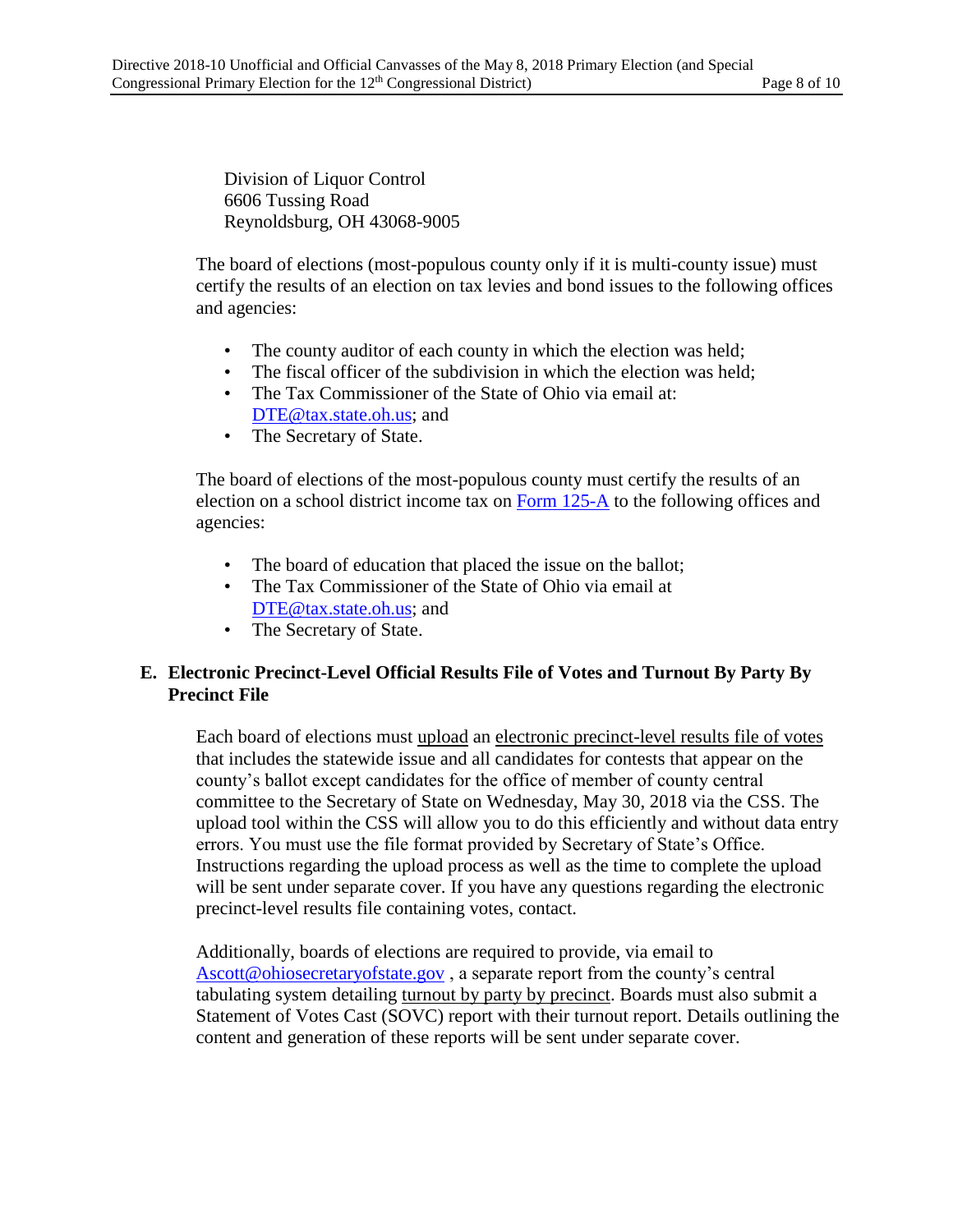# **V. TIMELINE FOR REPORTS**

The Secretary of State's Office must receive each board of elections' properly completed certification report, signature form, report forms, electronic turnout detail by precinct (via email) and Statement of Votes Cast (SOVC) report not later than Tuesday, May 29, 2018. However, boards are encouraged to submit these reports via email as soon as the board has completed its official certification.

All completed reports should be provided to the Secretary of State's Office using a link that will be provided in an email after Election Day. Do not submit completed official certifications reports and forms via email.

Every board of elections must maintain at its office a copy of each of its completed certification and report forms.

**Each board of elections must upload an electronic precinct-level results file of votes that includes all candidates that appear on the county's ballot except County Central Committee to the Secretary of State on Wednesday, May 30, 2018 via the CSS.**

### **VI. CERTIFICATES OF ELECTION AND/OR NOMINATION**

Each board of elections must follow the instructions for issuing certificates of election and/or nomination that are contained in [Chapter 8, Section 1.04, Division G, of the Election](https://www.sos.state.oh.us/globalassets/elections/directives/2017/dir2017-13_eom_ch_08.pdf)  [Official Manual.](https://www.sos.state.oh.us/globalassets/elections/directives/2017/dir2017-13_eom_ch_08.pdf)

### **VII. RECOUNTS**

Do not delay in submitting the official certification forms due to a recount for any race or issue. Before scheduling and conducting a recount, please review the procedures set forth in state law and the instructions and procedures outlined in [Chapter 9, Section 1.02, of the](https://www.sos.state.oh.us/globalassets/elections/directives/2017/dir2017-14_eom_ch_09.pdf)  [Election Official Manual.](https://www.sos.state.oh.us/globalassets/elections/directives/2017/dir2017-14_eom_ch_09.pdf)

To notify the Secretary of State of a recount, boards will be provided with a link to a survey that will need to be completed the day of the county's official canvass. If the recount to be conducted is of a multi-county jurisdiction, the Secretary of State's Office will issue the notice of recount upon notification by the most-populous county. If a recount should result in vote totals changing, the board of elections must submit a properly completed and signed amended certification and abstract.